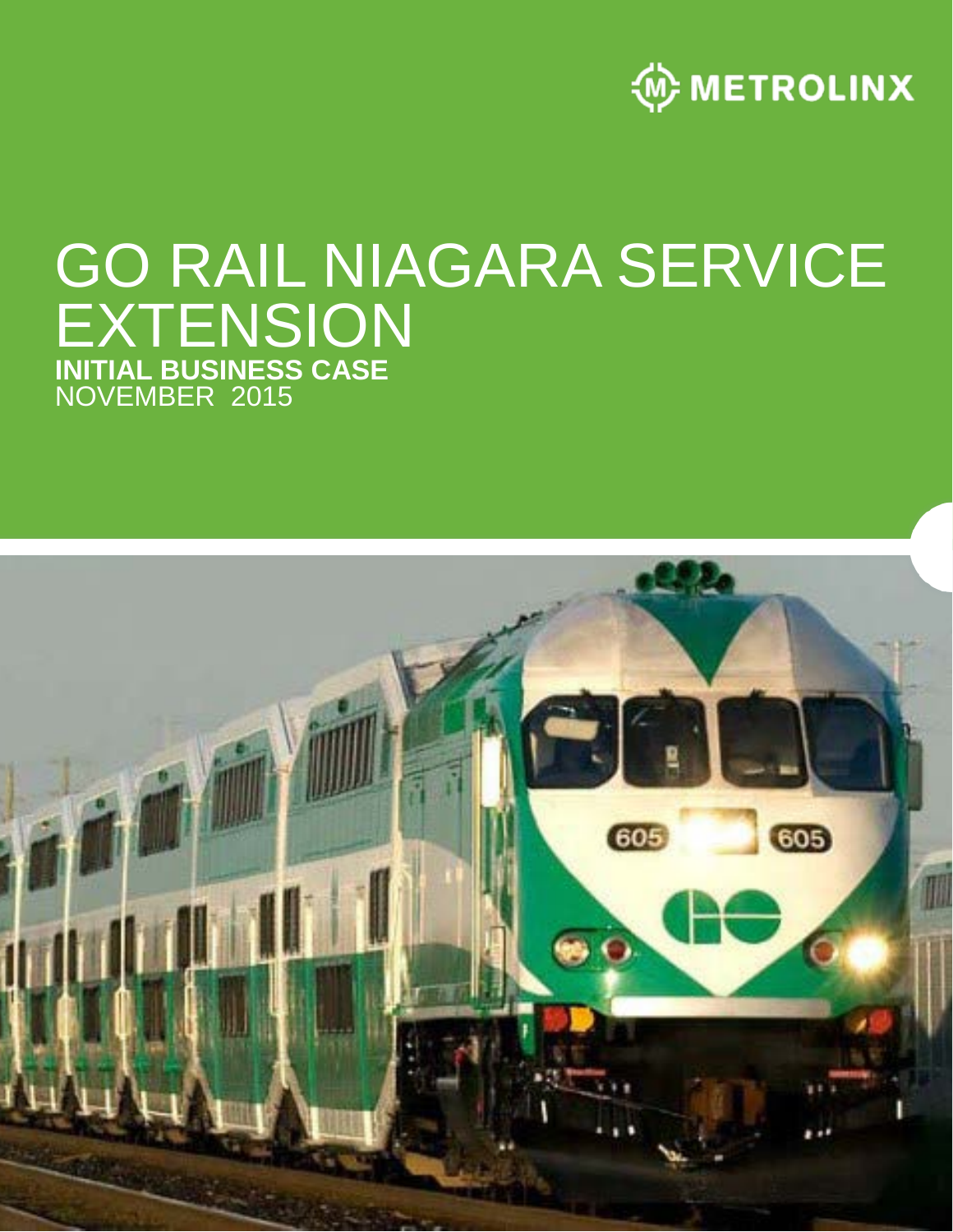# TABLE OF CONTENTS

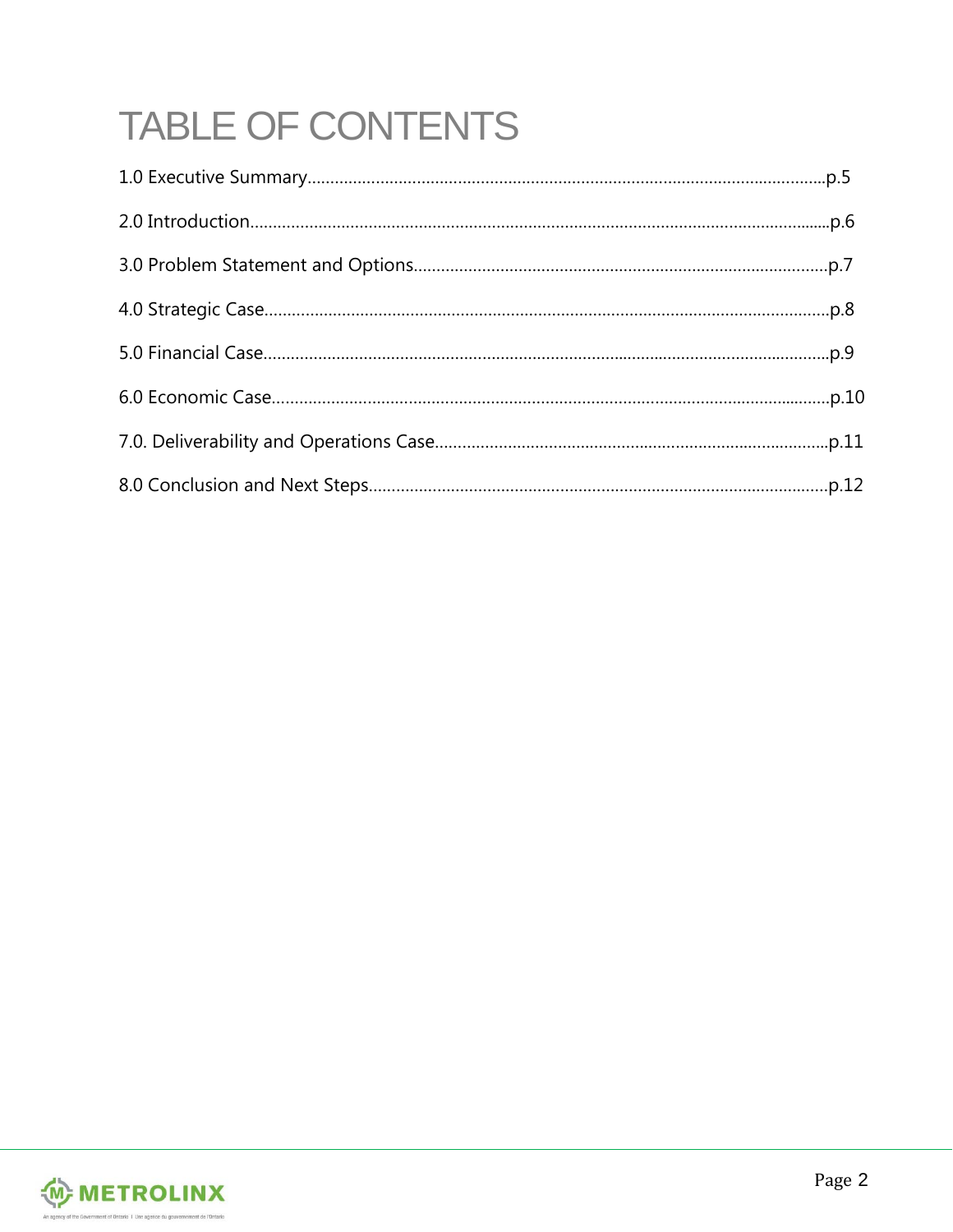### Glossary of Terms

| <b>Appraisal</b>                              | Analysis of a program, investment or intervention that has not yet been<br>implemented and focuses on estimated or forecasted evidence.                                                                                                                                                                                                                                                                                                                                                                                                                                                                                                                                                                                                                          |
|-----------------------------------------------|------------------------------------------------------------------------------------------------------------------------------------------------------------------------------------------------------------------------------------------------------------------------------------------------------------------------------------------------------------------------------------------------------------------------------------------------------------------------------------------------------------------------------------------------------------------------------------------------------------------------------------------------------------------------------------------------------------------------------------------------------------------|
| <b>Benefits Case</b><br><b>Analyses (BCA)</b> | Reports produced by Metrolinx between 2008 and 2012 focusing on select<br>economic impacts and financial costs of major proposed Metrolinx transit<br>projects. BCAs have subsequently been replaced by the new Business Case<br>framework.                                                                                                                                                                                                                                                                                                                                                                                                                                                                                                                      |
| <b>Business Case</b>                          | A collection of a suite of evidence on the potential strategic, economic,<br>financial, deliverability and operational impacts of a proposed program,<br>intervention or investment to inform decision-making throughout the<br>project lifecycle. Metrolinx Business Cases are an enhancement and<br>replacement of Metrolinx's former Benefits Case Analyses reports.                                                                                                                                                                                                                                                                                                                                                                                          |
| <b>Cost Benefit</b><br><b>Analysis</b>        | A form of evaluation that focuses on comparing certain economic impacts<br>(generally benefits) to the cost of an investment. Cost Benefit Analysis is<br>used in the Economic section of Metrolinx's Business Case framework and<br>was also used to inform previous Benefits Case Analyses.                                                                                                                                                                                                                                                                                                                                                                                                                                                                    |
| <b>Economic Case</b>                          | One component of the Metrolinx Business Case that examines or reviews<br>the impacts of proposed investments or interventions. Economic impacts<br>include transportation user benefits (journey time impacts, road<br>decongestion impacts, safety/accident reductions, etc.), environmental<br>impacts (changes in emissions levels, vibration, etc.), social and community<br>impacts (the distribution of benefits among populations,<br>severance/isolation impacts, etc.), wider economic benefits<br>(agglomeration/productivity impacts, etc.) and public funding impacts<br>(property tax revenues, etc.). The Economic Case generally includes a cost-<br>benefit ratio.<br>Economics is a branch of science that studies the production, distribution |
|                                               | and consumption of goods and services.                                                                                                                                                                                                                                                                                                                                                                                                                                                                                                                                                                                                                                                                                                                           |
| <b>Financial Case</b>                         | One component of the Metrolinx Business Case that examines the lifecycle<br>costs and revenues of proposed investments or interventions.                                                                                                                                                                                                                                                                                                                                                                                                                                                                                                                                                                                                                         |
| <b>Delivery and</b><br><b>Operations Case</b> | One component of a Metrolinx Business Case that examines the impacts of<br>proposed investments or interventions on operations, the delivery of the<br>proposal, potential risks, procurement and related commercial or<br>management issues.                                                                                                                                                                                                                                                                                                                                                                                                                                                                                                                    |
| <b>Strategic Case</b>                         | One component of a Metrolinx business case that examines the alignment<br>of proposed programs, investments or interventions with Metrolinx<br>strategic plans and goals. It involves the presentation of transportation<br>planning information, including traffic forecasts, related travel patterns,<br>drivers and interdependencies.                                                                                                                                                                                                                                                                                                                                                                                                                        |

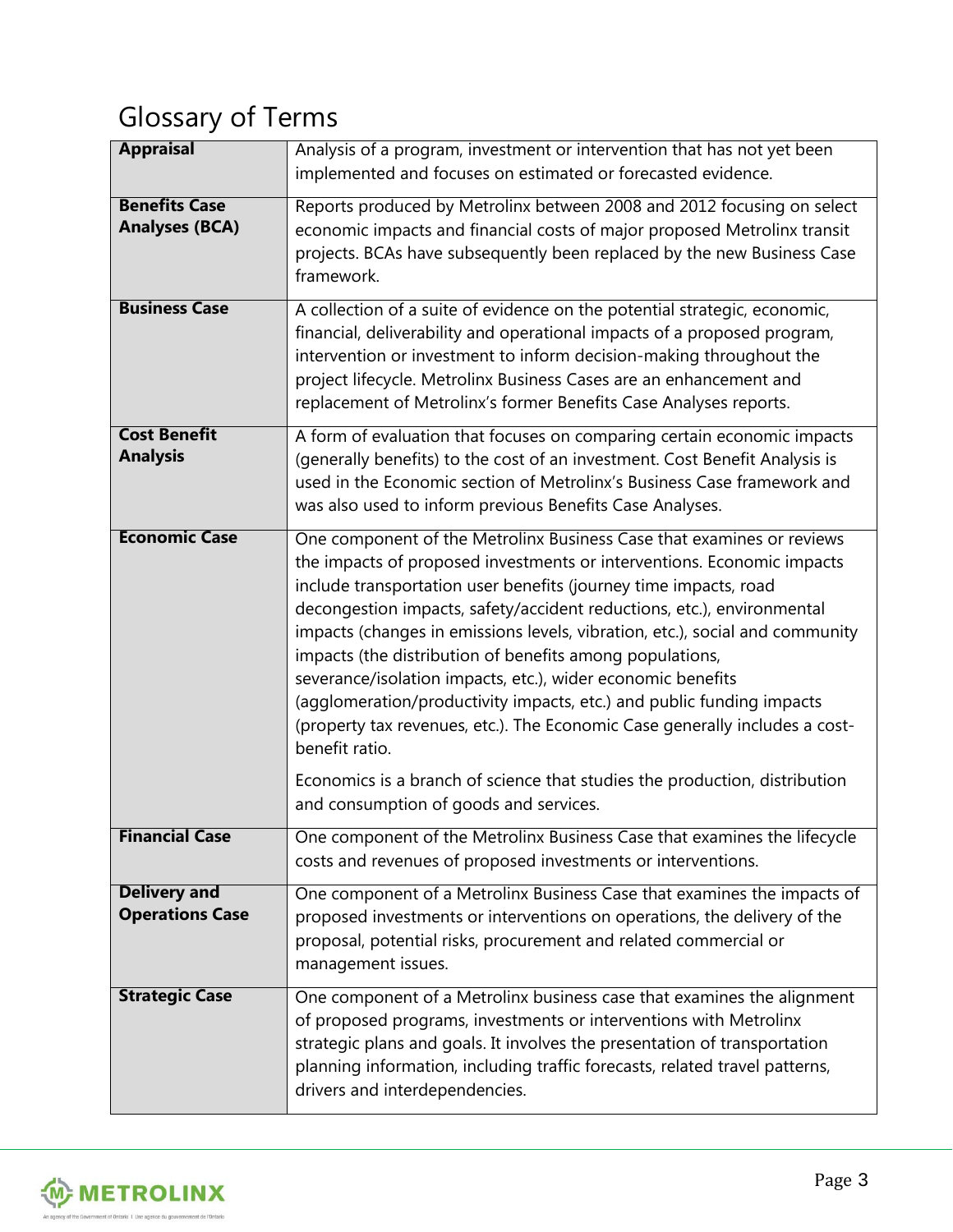### Acronyms

| <b>BCR</b> | Benefit cost ratio                               |
|------------|--------------------------------------------------|
| <b>LRT</b> | Light Rail Transit                               |
| <b>BRT</b> | <b>Bus Rapid Transit</b>                         |
| <b>ALM</b> | <b>Automated Light Metro</b>                     |
| <b>MAE</b> | Multiple Account Evaluation                      |
| <b>NPV</b> | Net Present Value                                |
| PV         | <b>Present Value</b>                             |
| <b>RTP</b> | Regional Transportation Plan, The Big Move, 2008 |
| <b>SOV</b> | Single Occupant Vehicle                          |
| <b>TTS</b> | <b>Transportation Tomorrow Survey</b>            |
| <b>VKT</b> | Vehicle Kilometres Travelled                     |

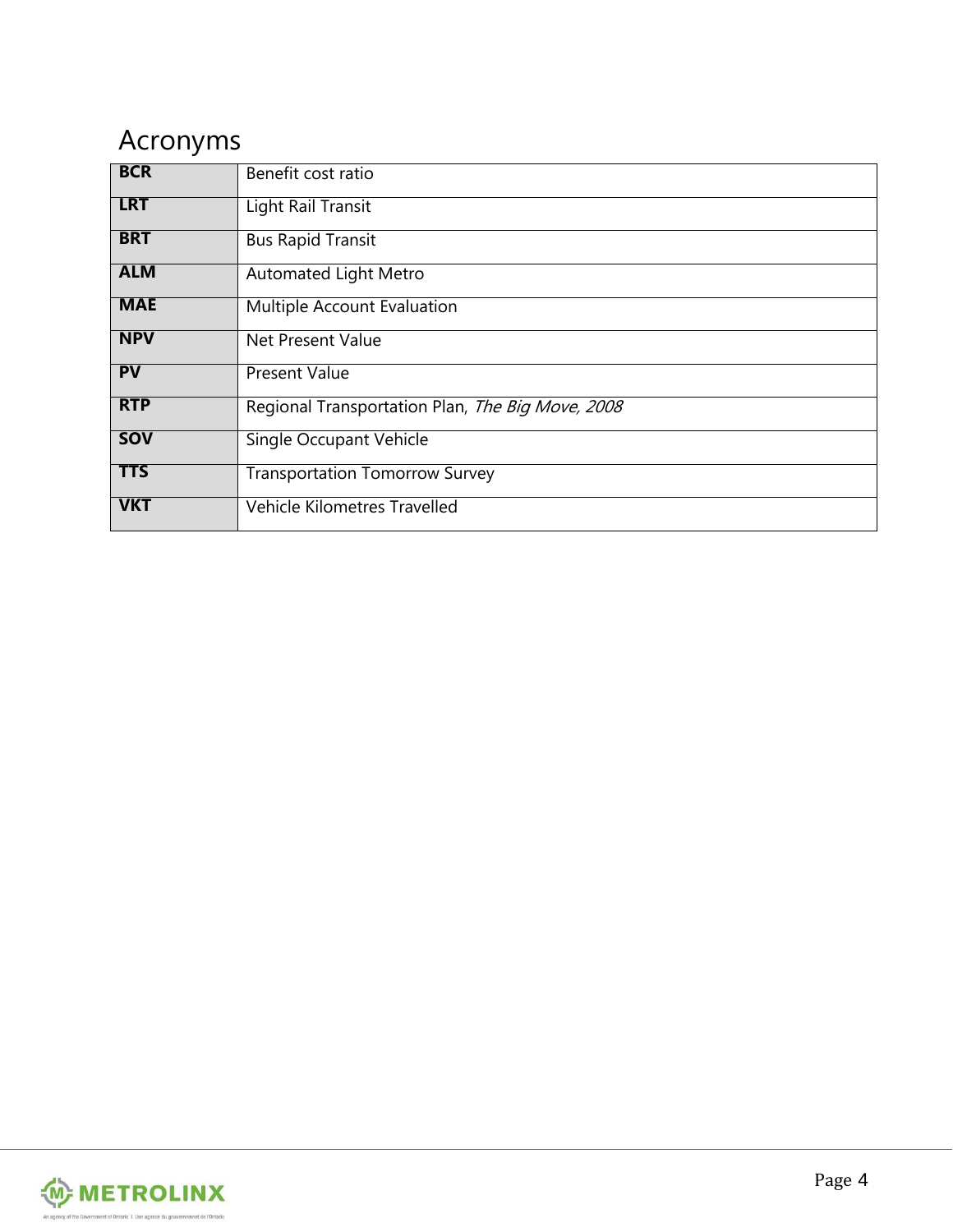### 1 EXECUTIVE SUMMARY

This Initial Business Case report provides a summary of the strategic, financial and economic performance of the proposal to provide weekday commuter GO rail expansion into the Niagara Region. Substantial additional work will be required to refine estimates and optimize the investment associated with this potential investment.

One option has been assessed: two peak period, peak direction GO trains running inbound from Niagara Falls to Confederation station in Hamilton for interchange to Toronto in the AM, and outbound from Confederation to Niagara Falls in the PM using the CN corridor. Trains would also stop at Grimsby and St. Catharines. Grimsby, St. Catharines and Niagara Falls would require upgrades. Additional options involving direct train service to Toronto would impose significant reliability concerns on the existing Lakeshore West service due to the at-grade Welland Canal crossing and have not been tested at this time.

The report finds that the costs exceed benefits by a significant margin, with a substantial operating subsidy requirement forecast. Alternative service concepts, including those proposed by Niagara Region, have been examined in the past and have resulted in similar findings.

Transit market growth is a function of the relative attractiveness of transit when compared with alternatives. This is largely perceived by users to relate to the quality of a journey and is typically measured in terms of cost, speed, comfort and convenience. Solutions that combine to create a greater competitive advantage for rail (and which may not be solely be limited to the specification of the rail service) should be considered.

A pre-requisite for the operation of regular weekday GO rail service to Niagara is a robust and deliverable operational solution that eliminates the reliability concerns associated with the Welland Canal crossing.

Further work to support the development of sustainable transportation links between the Niagara region and the Greater Toronto and Hamilton Area (GTHA) is anticipated. Such work should include consideration of innovative solutions that could drive efficient delivery and/or market growth in order to address value for money considerations.

| Indicator                                    | Option 1 (\$M) |
|----------------------------------------------|----------------|
| <b>Nominal Capital Costs (Total)</b>         | \$166          |
| <b>Nominal Annual Operating Costs (2031)</b> | \$15.5         |
| <b>Nominal Annual Revenue (2031)</b>         | \$4.4          |
| <b>Operating Cost Recovery Ratio (2031)</b>  | 0.29           |
| Total Costs (PV, 2015 \$)                    | \$412          |
| Benefits (PV, 2015 \$)                       | \$168          |
| Net Benefits (PV, 2015 \$)                   | (\$244)        |
| <b>Benefit Cost Ratio</b>                    | 0.41           |

#### **Table 1: Summary Table**

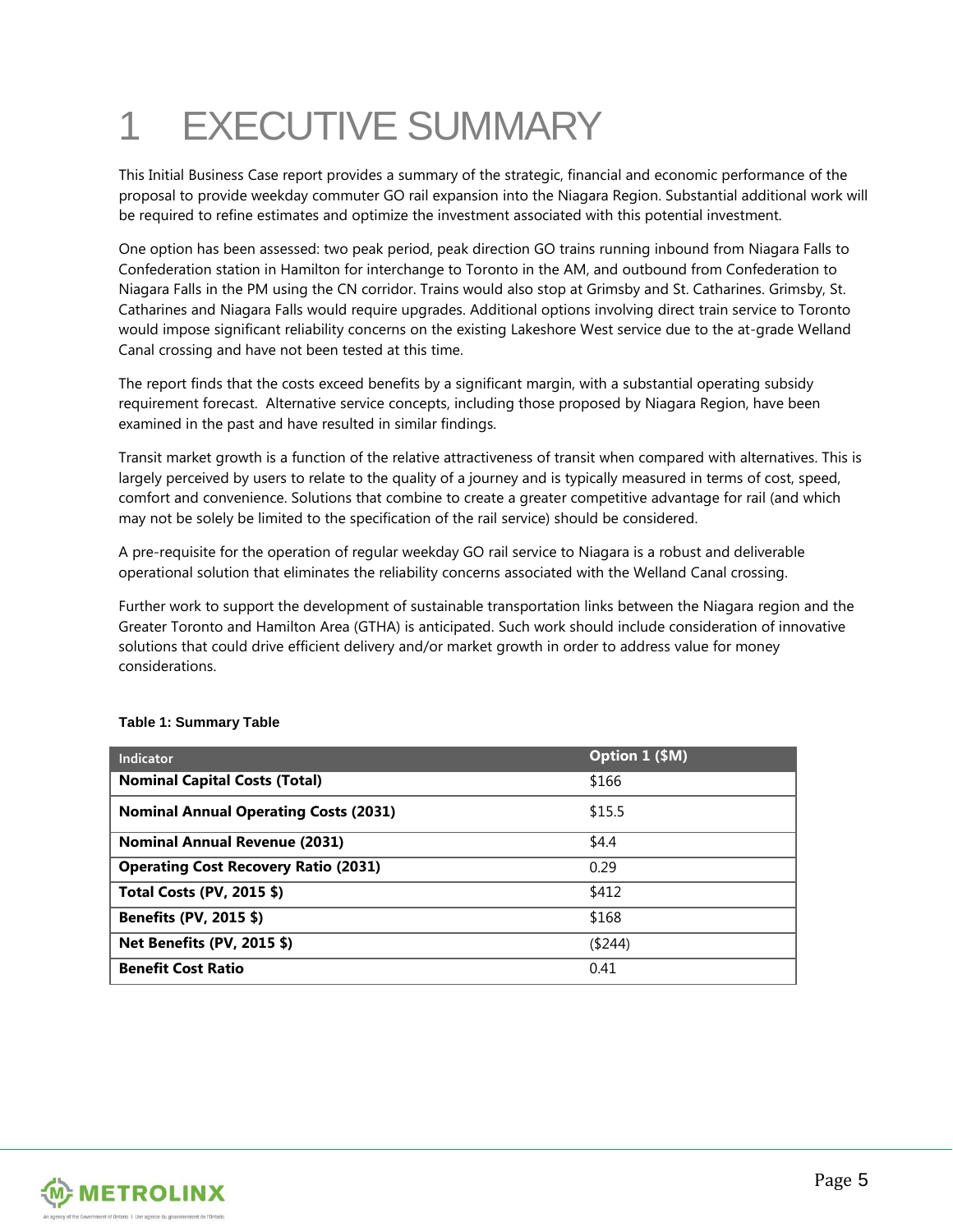### 2.0 INTRODUCTION

The Niagara Region is set to experience population growth in the next 20 years, although at a slower rate than the rest of Ontario.



**Figure 1: Population Growth, Niagara Region and Ontario (Source: Ontario Ministry of Finance)**

Source: Niagara Region Planning and Development 2014; Ministry of Finance, Projected Population for Ontario 2011-2031

GO rail Lakeshore West services currently operate between Union Station, Hamilton GO Centre station and West Harbour station (formerly James St North station). Weekend summer service operates beyond Hamilton to Niagara. The extension contemplated in this business case makes use of the CN corridor from Hamilton to Niagara currently used by GO Transit to provide seasonal GO rail service to Niagara Falls, with trains terminating at Stoney Creek Confederation station.

The planned new GO Train stations are described as follows:

- Niagara Falls station: This station would be located near the existing VIA Rail station in the City of Niagara Falls. This location is served by local transit services and the arterial road network.
- St Catharines West station: This station would be located at or near the site of the existing VIA Rail station on the west side of St Catharines. Local bus service would be available on St Catharines Transit routes 3 and 15. Road access would be from St Paul Street West (Niagara Region Road 81).
- Grimsby station: This station would be located adjacent to Casablanca Boulevard and near the existing GO Transit bus terminal. The location has access to and from the QEW via the Casablanca interchange.

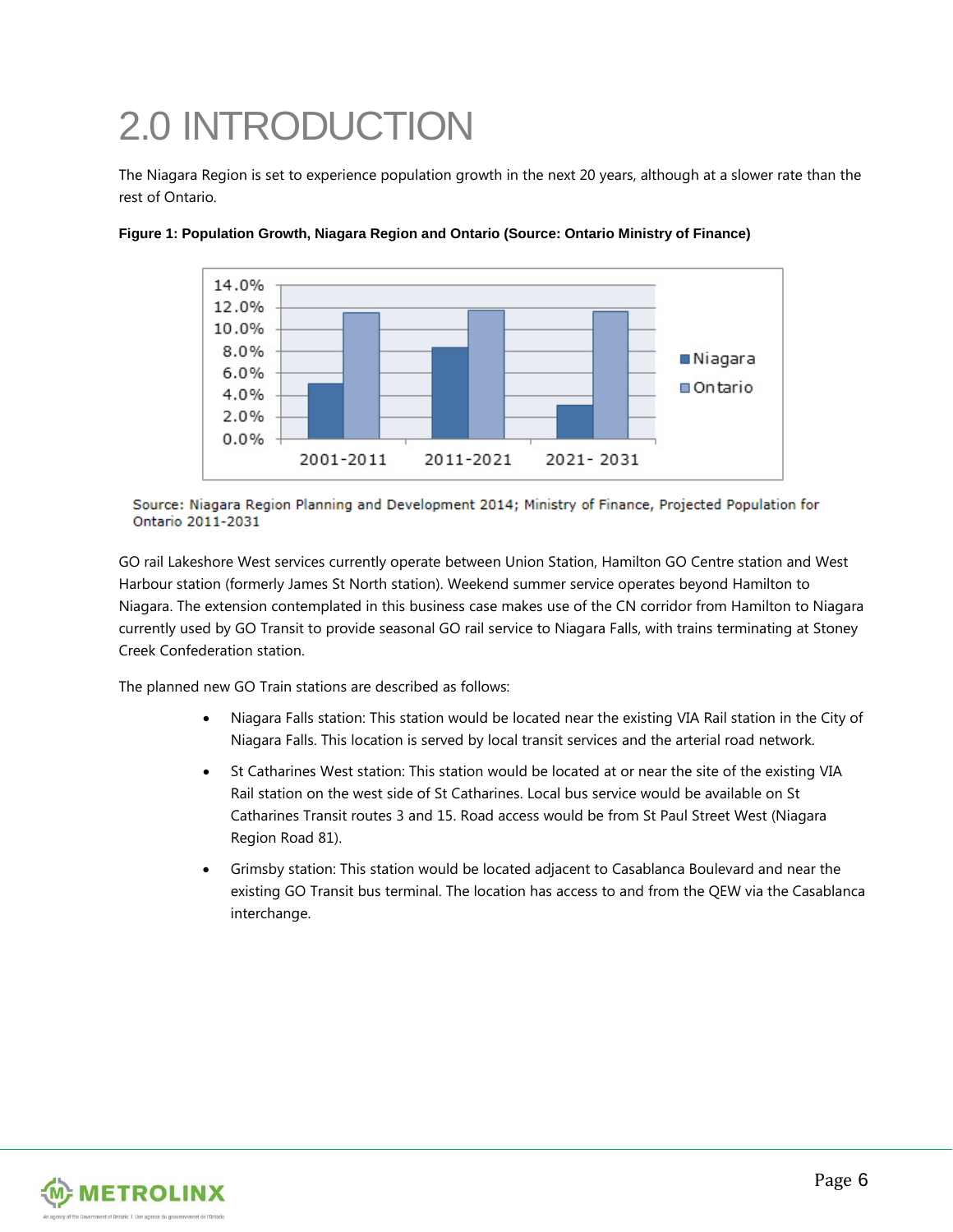## 3.0 PROBLEM STATEMENT AND OPTIONS

#### **Problem Statement**

How can transit service be developed in the Niagara - Hamilton corridor to best meet the short, medium and long term transportation needs of the local communities?

#### **Context**

There are currently about 20,000 daily person trips in each direction on the Niagara - Hamilton - Toronto corridor that are Niagara based, with 60% terminating in Hamilton and 10% in Toronto. Approximately half of these trips occur in the AM peak period (0600-0900). The dominant mode is auto with transit currently accounting for approximately 125 trips per AM weekday peak period (from Niagara towards Toronto) on GO Bus Route 12 that operates between Niagara and Burlington with intermediate stops in St Catharines, Grimsby and Stoney Creek and with timed transfers at Burlington GO station for Toronto-bound service. Travel demand on the corridor is forecast to increase by approximately 30% in the next 25 years and this will create additional congestion on the QEW and potentially limit economic growth.

#### **Options**

- Do Minimum: Lakeshore West Line is a well-established GO rail corridor. It provides rail service to Hamilton, Burlington, Oakville, and south Mississauga into Toronto with connecting GO Transit bus and local transit services at all stations. This line currently has peak period services only between Hamilton and Toronto Union. This line has all day weekday and weekend GO train services between Toronto Union Station and Burlington (Aldershot station) with train-meet buses connecting west to the Hamilton GO Centre.
- Test Option: Two morning and two evening peak direction trains, for a total of four train trips per day. This service will connect Niagara with the GTHA using the CN track at Confederation station. At Confederation, passengers can transfer onto the existing Lakeshore West Line (with no impact to the latter), for travel further east into Union Station and beyond**.**

Further options that could be tested in future iterations of this business case may include:

- Bus connection from Burlington, rerouted within Niagara to reach tourist areas
- All day low frequency Niagara Shuttles rail service concept
- Use of alternative rail alignments and/or rail rolling stocks

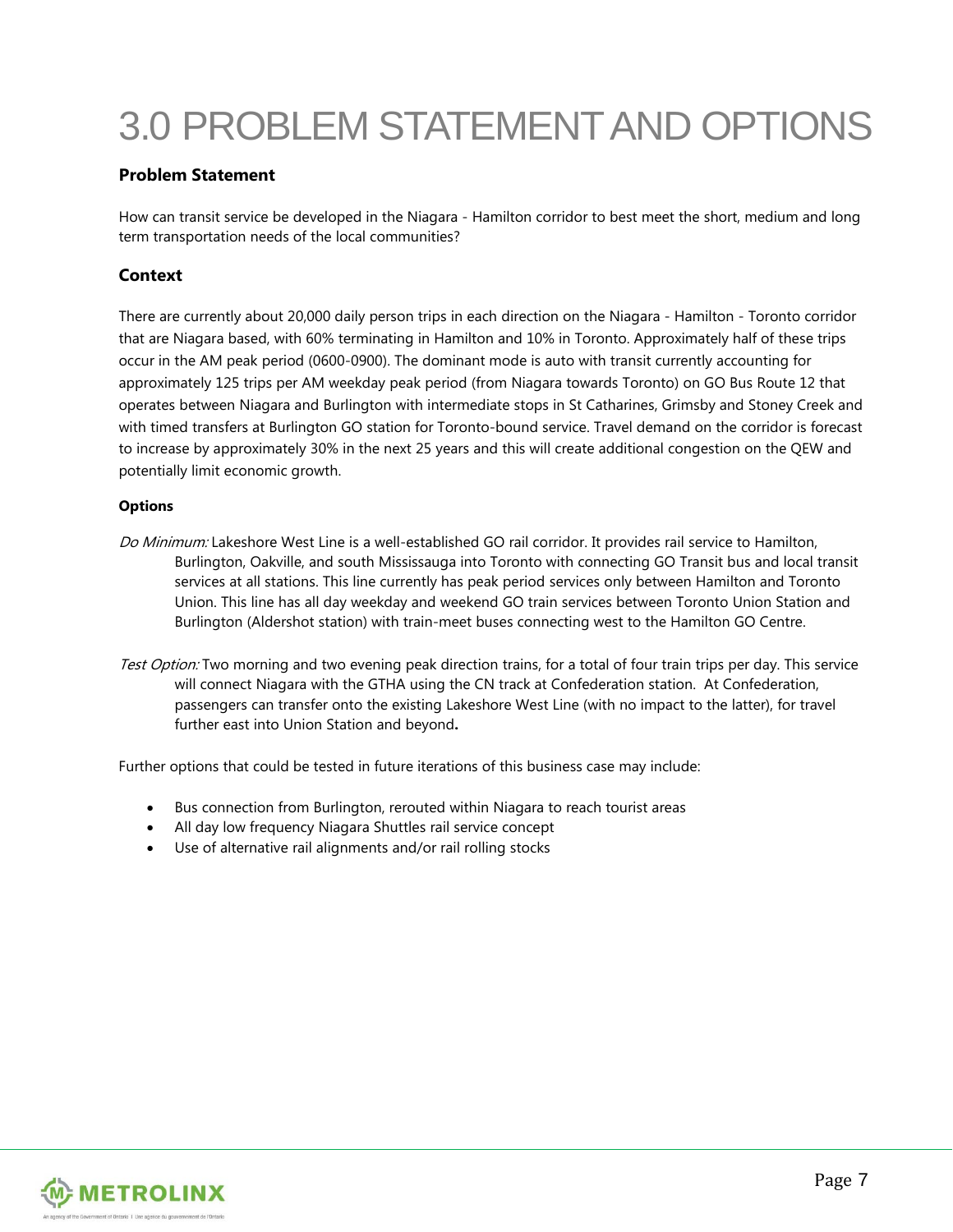## 4.0 STRATEGIC CASE

The core metric that has been used to measure strategic effectiveness of the GO rail service in the Niagara peninsula is ridership. The ridership forecasts used in this business case are derived from a business case put forward by Niagara Region in April 20[1](#page-8-0)5 for GO rail service between Niagara and the GTHA  $^{\rm 1}$ . Although GO rail service proposed would have marginal or no travel time improvement over today's GO bus service and would face reliability challenges due to the Welland Canal crossing, the Niagara Region forecasts assume significant future year deterioration in the performance of the highway network. It is on this "best case" scenario that the evaluation contained in this business case has been undertaken.

#### **Table 2: AM Peak Period Boardings**

| 2021                  | <b>Boardings</b> |
|-----------------------|------------------|
| Niagara Falls         | 50               |
| <b>St. Catharines</b> | 120              |
| Grimsby               | 230              |
| Total                 | 390              |

| 2031                  | <b>Boardings</b> |
|-----------------------|------------------|
| Niagara Falls         | 100              |
| <b>St. Catharines</b> | 230              |
| Grimsby               | 460              |
| Total                 | 780              |

#### **Figure 2: Stations served by proposed service**



 $<sup>1</sup>$  Niagara GO Rail: A Case for Weekday GO Train Service between Niagara and the GTHA, April 2015</sup>

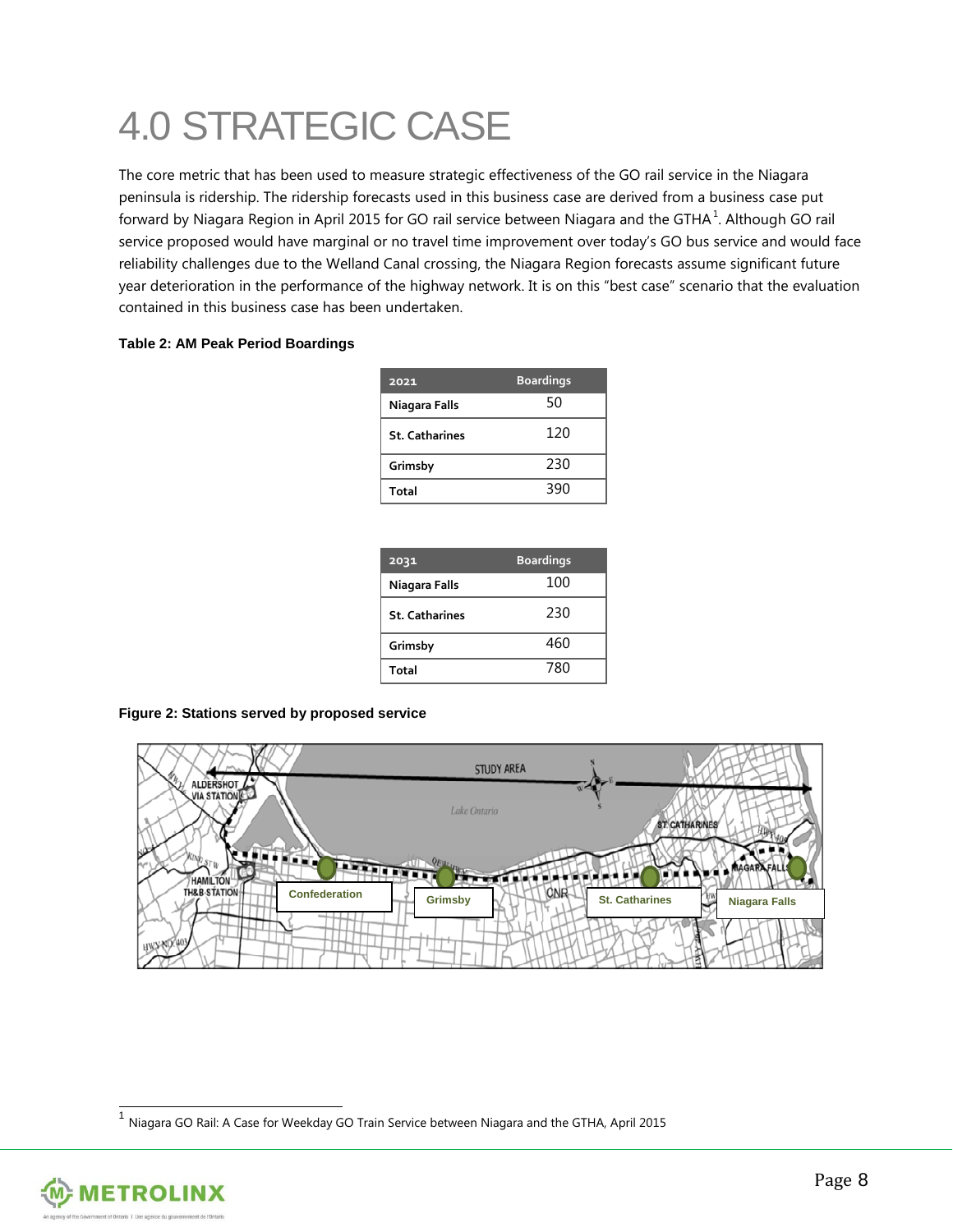## 5.0 FINANCIAL CASE

The financial case seeks to understand the investment costs and the ongoing operating costs throughout the whole life of the asset. The capital and operating cost estimates along with revenue estimates have been assembled for an assumed 60 year asset life and are presented in Table 3.

#### **Table 3: Financial Information**

| <b>Nominal Dollars</b>                              | Option 1 (\$M) |
|-----------------------------------------------------|----------------|
| Capital Cost (Total)*                               | \$166          |
| <b>Annual Incremental Operating Costs</b><br>(2031) | \$15.5         |
| <b>Annual Incremental Revenue (2031)</b>            | \$4.4          |
| <b>Operating Cost Ratio (2031)</b>                  | 0.29           |

\*Costs include inflation. In real terms, the capital costs are \$160M.

The analysis suggests that the Niagara peak period service does not provide a positive financial case and operating cost recovery ratio.

Operating costs are assessed based on detailed understanding of the unit rate of operating costs for diesel GO rail service. The operating cost recovery ratio of 0.29 is lower than the 2014-15 GO rail system average of approximately 0.76, meaning that this will result in an overall decrease in the operating cost recovery of GO service.

Capital costs of \$160 million are estimated to be required for station upgrades and other infrastructure necessary for the provision of services described. It is assumed that there is no additional rolling stock costs associated with the option under consideration. These are preliminary estimates that require further development and confirmation. In particular, the capital cost estimate is sensitive to a variety of assumptions and work is underway to better understand the range of estimates under alternative costing assumptions. It is expected that the central estimate is likely to increase once this work is completed. In addition, the capital cost estimate presented is a lowend estimate because no capital infrastructure renewal or maintenance costs have been calculated to date, and these costs are therefore not included in these figures.

<span id="page-8-0"></span>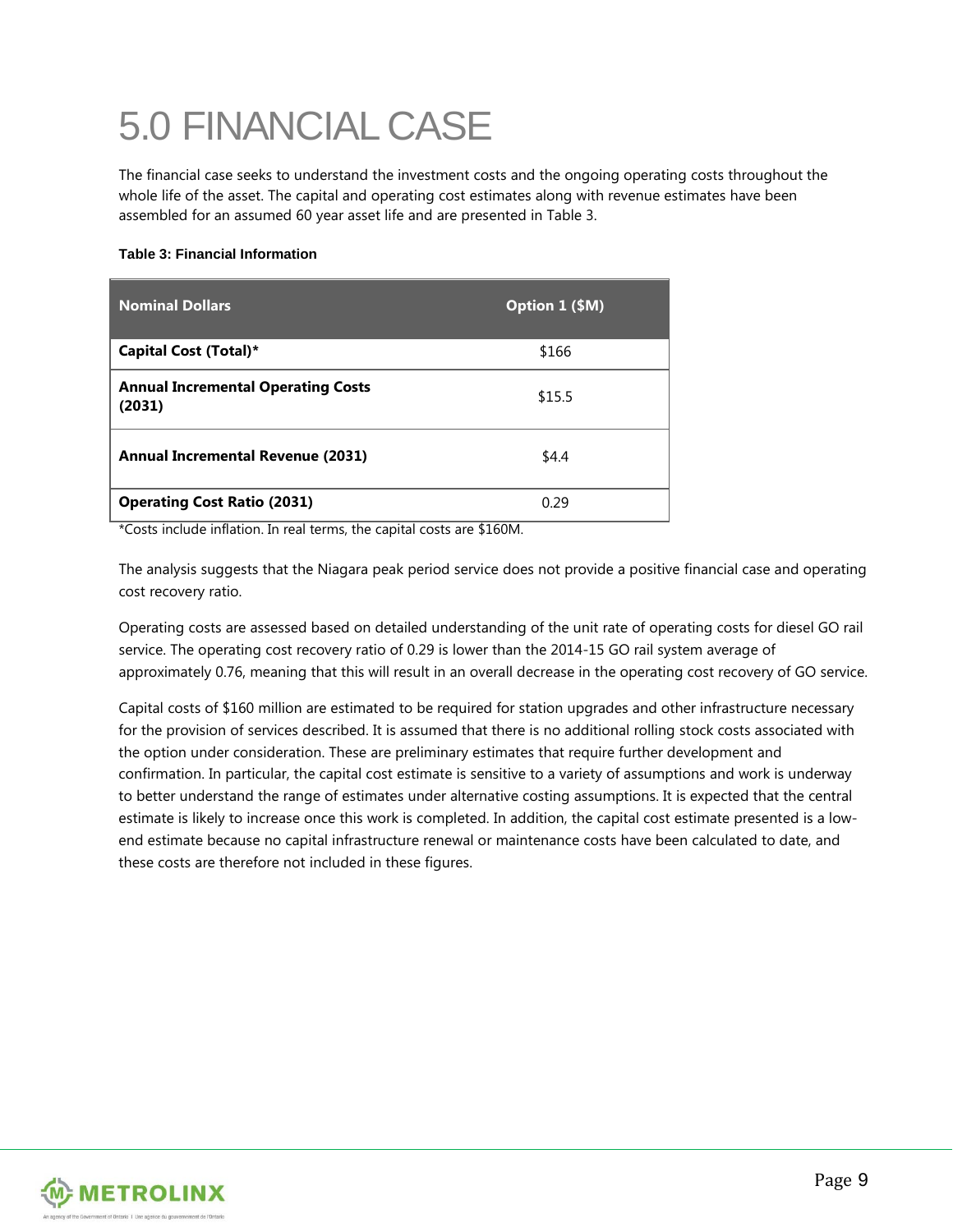## 6.0 ECONOMIC CASE

The economic case measures, quantifies and monetises transport impacts (benefits) and seeks to compare those benefits with costs to understand relative performance and value-for-money of each investment option.

#### **Table 4: Economic Information**

| 2015 \$ Value            | Option 1 (\$M) |
|--------------------------|----------------|
| <b>Total Costs (PV)</b>  | \$412          |
| <b>Benefits (PV)</b>     | \$168          |
| <b>Net Benefits (PV)</b> | $-$ \$244      |
| <b>BCR</b>               | 0.41           |

In summary, the analysis suggests that the Niagara Peninsula peak period service does not provide value for money in economic terms, with costs outweighing the benefits of the proposed service.

Travel time savings were estimated based on the expected change in travel time between current travel and future travel between Niagara Region and the GTHA. Current GO bus travel times between Niagara Falls and Burlington (GO Bus Route 12) suggest congestion on the QEW in peak periods is typically not an issue. As a result, travellers from Niagara to east of Burlington may not experience travel time savings. For travellers headed to Hamilton, some travel time savings may occur, in part due to the current bus route. This business case assumes 1'30" of travel time savings for existing GO bus users. However, sensitivity tests of 10 minutes travel time savings were tested and found to have a marginal impact on performance (i.e., BCR remains <0.5).

The majority of benefits stems from reduced auto operating costs and road congestion. However, as this project is proposed for outside the GTHA, estimated road congestion reduction impacts may not be accurate. Reliability impacts resulting from the Welland Canal may result in missed connections to Lakeshore West service at Confederation station. These impacts have not been considered and would further lower project performance.

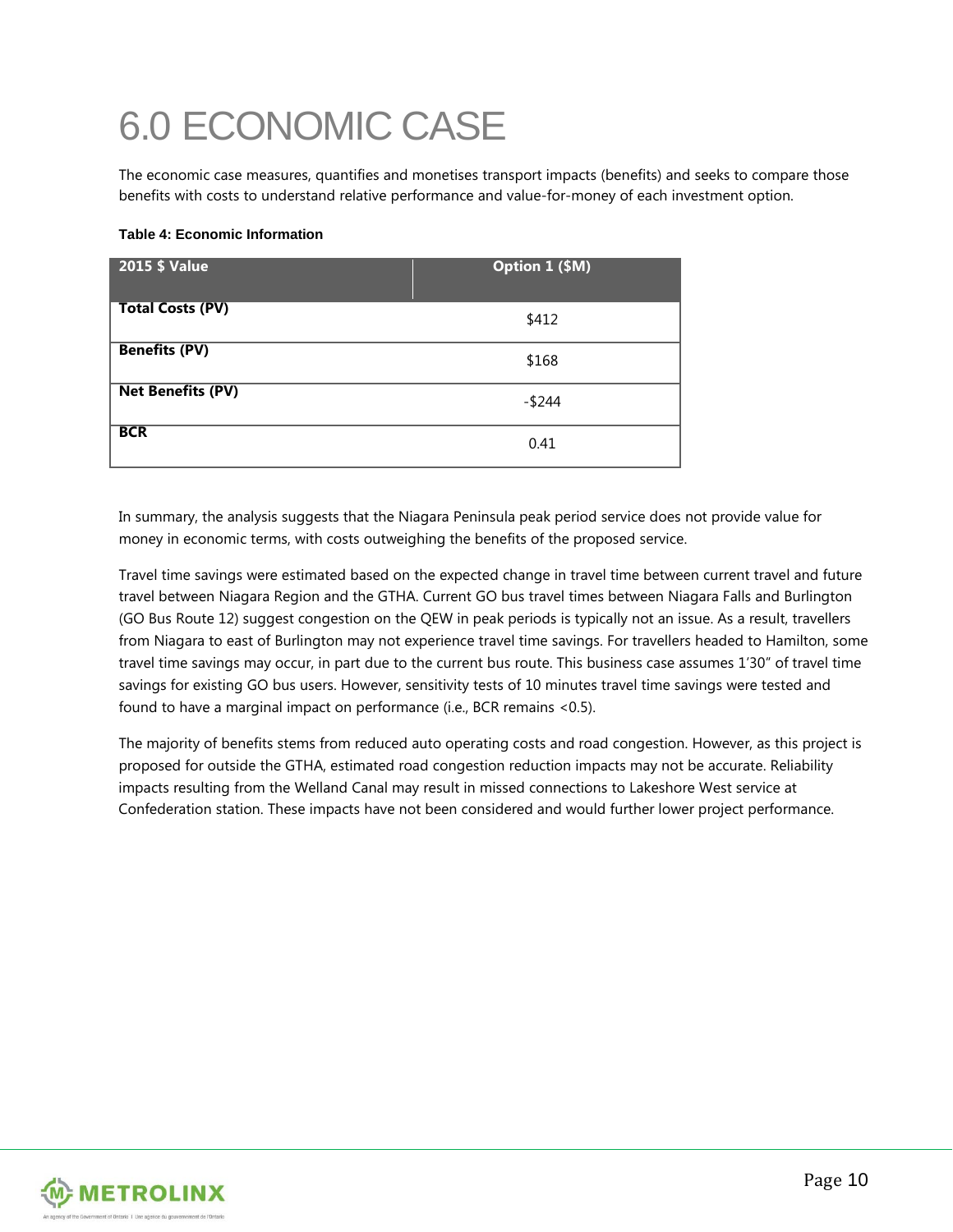### 7.0 DELIVERABILITY AND OPERATIONS **CASE**

The deliverability and operating evidence focuses on key project implementation risks and any construction and on-going operating impacts that may result from investment options.

To date, no formal agreement has been reached with the St Lawrence Seaway Management Corporation (SLSMC) to operate regular train service across the Welland Canal. Until an agreement is reached setting out an operational solution to the Welland Canal crossing that involves the co-ordination of rail and seaway movements, there is a risk of recurrent delay to the proposed service of up to 20 to 30 minutes or more, 12 to 16 times per month. This delay would reduce the reliability of the current service provided to Niagara GO bus users.

The current Niagara Seasonal Rail Service provides a snapshot of the risk associated with the Welland Canal. During the 2014 season, 27 train trips –12% of the 225 total train trips – encountered a service disruption resulting from shipping traffic through the Welland Canal, causing an 18-minute delay to the train service on average. Overall on-time performance on the Niagara service, accounting for all service disruptions including those at the Welland Canal, was 63%. In comparison, on-time performance was at 95% on the entire GO network in 2014.

As noted in the financial section of this business case, the cost estimate for capital works are preliminary estimates (for example, does not include renewal and/or maintenance of capital assets). In addition, it does not include any new grade separations or train layover facilities. More work is currently underway with CN to undertake a capacity study. The results of this study will inform an update to the business case in terms of providing a more detailed assessment of the infrastructure required to accommodate additional service.